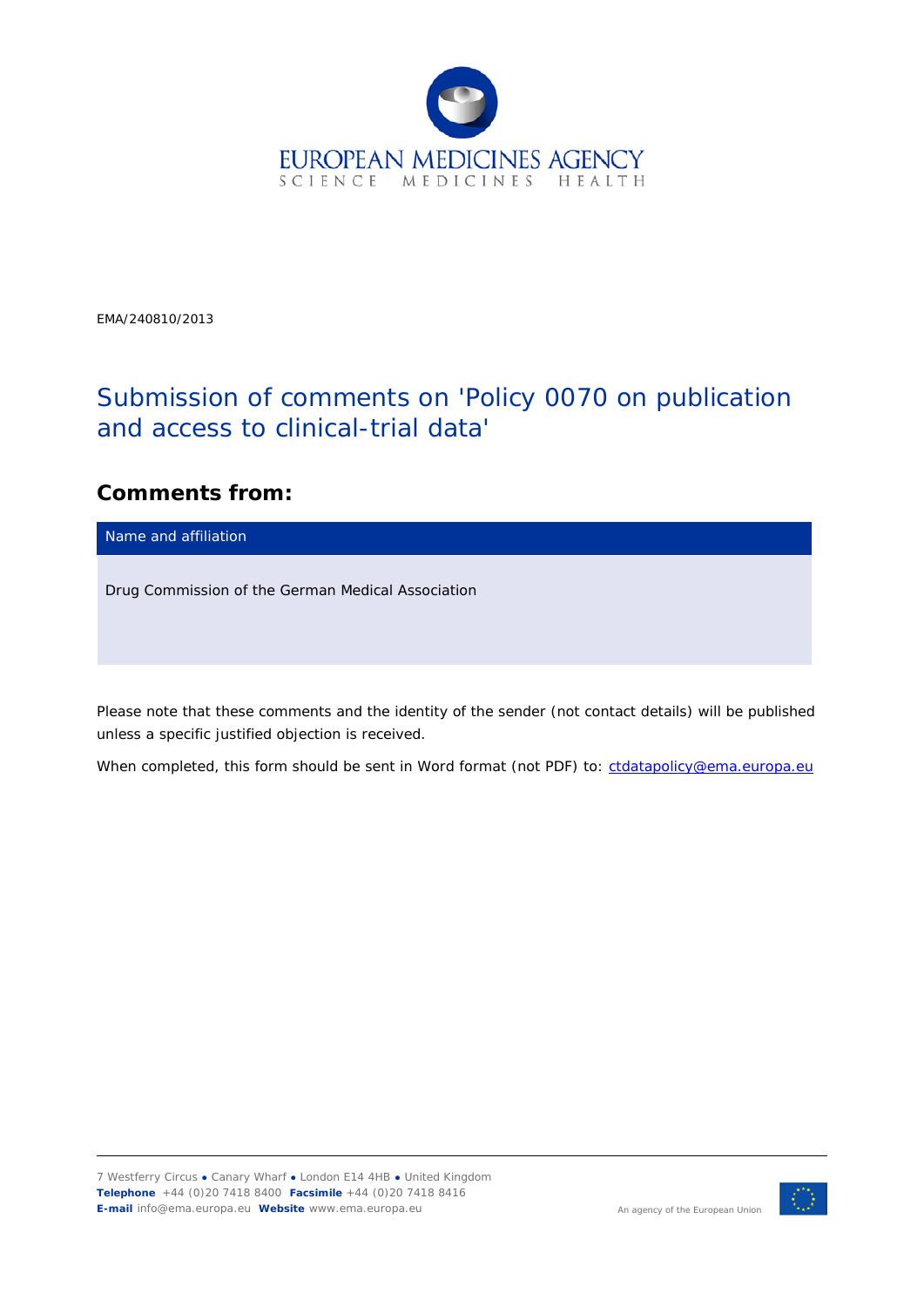## **Comments on text**

| Line number(s)<br>Comment                                                                                                                                                                                                                                                                                                                                                                                                                                                                                                                                                                                                                                                                                                                                                                                                                                                                                                                                                                                                                                                                                                                                                                                                                                                                                                                                                                                                                                                                                                                                                                                                                                                                                                                                                                                                                        | Proposed changes, if any                                                                       |
|--------------------------------------------------------------------------------------------------------------------------------------------------------------------------------------------------------------------------------------------------------------------------------------------------------------------------------------------------------------------------------------------------------------------------------------------------------------------------------------------------------------------------------------------------------------------------------------------------------------------------------------------------------------------------------------------------------------------------------------------------------------------------------------------------------------------------------------------------------------------------------------------------------------------------------------------------------------------------------------------------------------------------------------------------------------------------------------------------------------------------------------------------------------------------------------------------------------------------------------------------------------------------------------------------------------------------------------------------------------------------------------------------------------------------------------------------------------------------------------------------------------------------------------------------------------------------------------------------------------------------------------------------------------------------------------------------------------------------------------------------------------------------------------------------------------------------------------------------|------------------------------------------------------------------------------------------------|
| $(e.g. 20-23)$                                                                                                                                                                                                                                                                                                                                                                                                                                                                                                                                                                                                                                                                                                                                                                                                                                                                                                                                                                                                                                                                                                                                                                                                                                                                                                                                                                                                                                                                                                                                                                                                                                                                                                                                                                                                                                   | (If changes to the wording are suggested, they should be<br>highlighted using 'track changes') |
| The Drug Commission of the German Medical Association (DCGMA) is grateful<br>for the opportunity to comment on the EMA policy "Publication and access to<br>clinical trial data".<br>The DCGMA is taking the opportunity to make some general comments on the<br>policy, followed by a detailed proposed change of the text.<br>The DCGMA concurs with the Agency that "access to CT data in an analysable<br>format will benefit public health in future" and commends the Agency's initiative<br>with this policy for transparency.<br>The DCGMA also lauds the commitment of the Agency for the protection of<br>patient personal data and is keen on the exact protocols and specifications for<br>de-identification of said data, as it is of paramount importance.<br>In regards to the purpose of this guidance document as outlined in Chapter 1,<br>the DCGMA assumes that clinical trial study reports in the format of the ICH E3<br>guideline will probably cover most of the interests from external parties on<br>access to clinical trial documents and data. There will be only a small number of<br>requesters who wish to have 'controlled' access to raw data beyond the full<br>study reports. Performing a proper re-analysis on the basis of raw-data will<br>need much expertise, high skills and technical equipment usually not available<br>to interested clinicians.<br>The DCGMA suggests establishing an active tool to monitor whether requesters<br>have in fact published results from re-analyses based on raw-data obtained<br>from EMA within a reasonable timeframe. There is currently no mention of<br>measures by the EMA in case the requester has not or cannot publish study<br>results derived from his re-analysis (e.g. lack of staff, no funding, manuscript<br>not accepted by any journal etc.). |                                                                                                |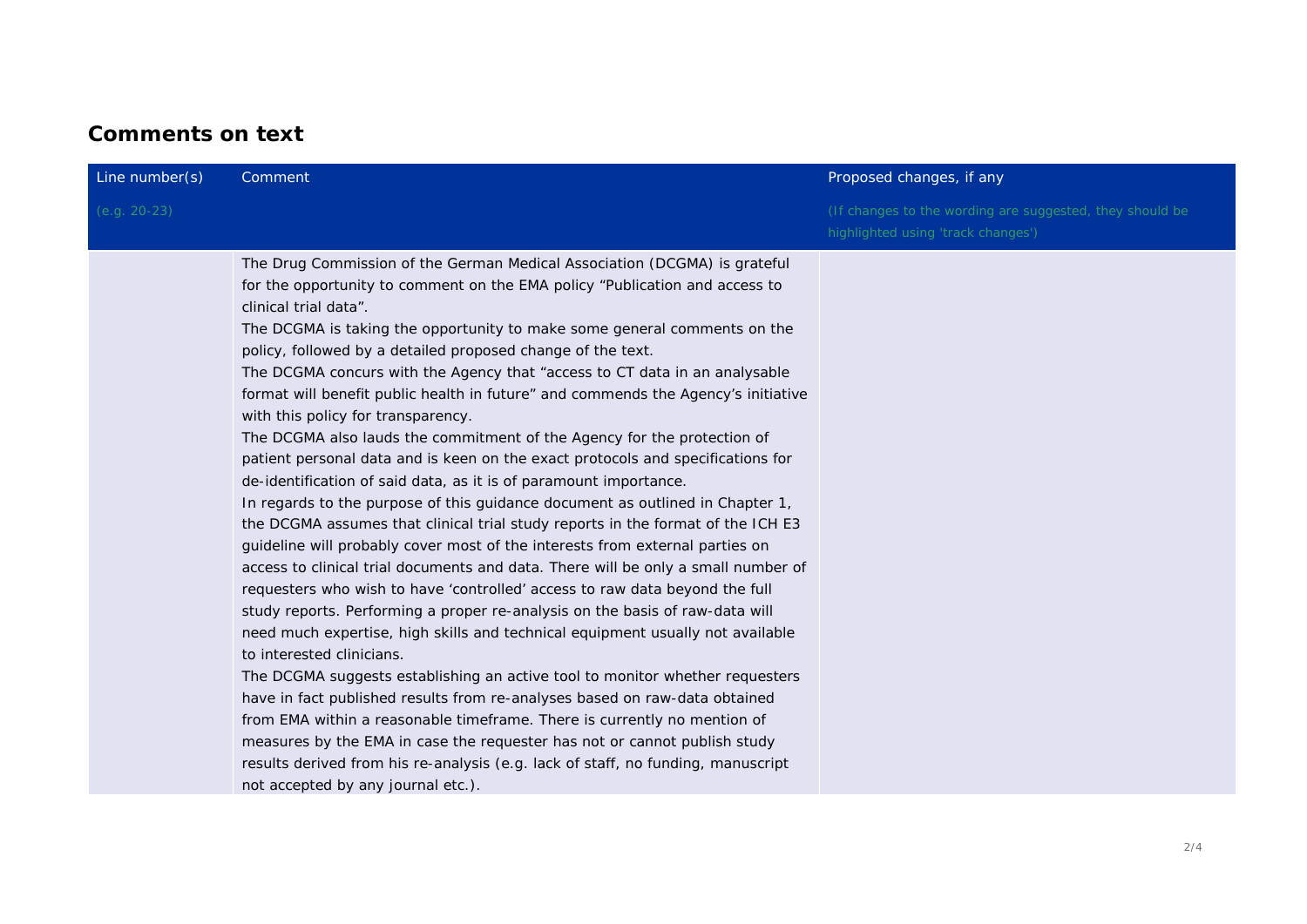| Line number(s) | Comment                                                                                                                                                                                                                                                                                                                                                                                                                                                                                                                                                                                                                                                                                                                                                                                                                                                                                                                                                                                                                                                                                                                                                                                                                                                                                                                                                                                                                                                                                                                                                                                                                                                                                                                                                                                                                                                                                                                                                                                                                                                           | Proposed changes, if any                                                                                                                                                                                                                                                                                                                                                                                                                                                                                                                                                                                                                                                                                                                                                                                           |
|----------------|-------------------------------------------------------------------------------------------------------------------------------------------------------------------------------------------------------------------------------------------------------------------------------------------------------------------------------------------------------------------------------------------------------------------------------------------------------------------------------------------------------------------------------------------------------------------------------------------------------------------------------------------------------------------------------------------------------------------------------------------------------------------------------------------------------------------------------------------------------------------------------------------------------------------------------------------------------------------------------------------------------------------------------------------------------------------------------------------------------------------------------------------------------------------------------------------------------------------------------------------------------------------------------------------------------------------------------------------------------------------------------------------------------------------------------------------------------------------------------------------------------------------------------------------------------------------------------------------------------------------------------------------------------------------------------------------------------------------------------------------------------------------------------------------------------------------------------------------------------------------------------------------------------------------------------------------------------------------------------------------------------------------------------------------------------------------|--------------------------------------------------------------------------------------------------------------------------------------------------------------------------------------------------------------------------------------------------------------------------------------------------------------------------------------------------------------------------------------------------------------------------------------------------------------------------------------------------------------------------------------------------------------------------------------------------------------------------------------------------------------------------------------------------------------------------------------------------------------------------------------------------------------------|
| $(e.g. 20-23)$ |                                                                                                                                                                                                                                                                                                                                                                                                                                                                                                                                                                                                                                                                                                                                                                                                                                                                                                                                                                                                                                                                                                                                                                                                                                                                                                                                                                                                                                                                                                                                                                                                                                                                                                                                                                                                                                                                                                                                                                                                                                                                   | (If changes to the wording are suggested, they should be<br>highlighted using 'track changes')                                                                                                                                                                                                                                                                                                                                                                                                                                                                                                                                                                                                                                                                                                                     |
|                | The DCGMA suggests establishing a special expert group at the EMA to regularly<br>evaluate requests for full clinical data sets (including raw data; Category 3-<br>data) and to give an opinion on acceptance or rejection of the request. By this<br>means, scientifically unsubstantiated or sub-standard requests could be<br>rejected.<br>The DCGMA looks forward to the implementation of the policy and the analyses<br>that will result from it.                                                                                                                                                                                                                                                                                                                                                                                                                                                                                                                                                                                                                                                                                                                                                                                                                                                                                                                                                                                                                                                                                                                                                                                                                                                                                                                                                                                                                                                                                                                                                                                                          |                                                                                                                                                                                                                                                                                                                                                                                                                                                                                                                                                                                                                                                                                                                                                                                                                    |
| 285-292        | The DCGMA agrees with the categorization in Section 4 'Policy Statement'.<br>However, Category 2-documents will contain data on CT personnel. In context<br>with Annex II and its footnote 4, these documents may contain 'data, such as<br>the list of investigators; individual investigators' names, addresses,<br>appointments, qualifications and clinical duties; similar information of other<br>persons carrying out observations of primary or other major efficacy variables,<br>such as a nurse, physician's assistant, clinical psychologist, clinical pharmacist<br>or house staff physician; the author(s) of the report, including the responsible<br>biostatistician(s).'<br>The DCGMA holds the view that making public 'addresses, appointments,<br>qualifications and clinical duties' of investigators is not acceptable. This would<br>publicly provide sensitive information of investigators which could be<br>problematic, e.g. in psychiatry. Moreover, the DCGMA is of the opinion that<br>'names, addresses, appointments' of nurses, physician's assistants etc. involved<br>in a clinical trial are not needed nor acceptable in terms of transparency. The<br>knowledge of such data will not have impact on the evaluation of a study's<br>validity. Also, there will be a huge fluctuation of personnel (investigators, nurses<br>and others) during the study period (maybe even within one year), and many of<br>these persons will be 'lost to follow up'. We do not see an 'overriding public<br>interest' for publication. The DCGMA recommends to focus on making public<br>only data about principal investigators, biostatisticians and other key personnel<br>(e.g. laboratory personnel) and abstain from regulating such data from other<br>non-academic study personnel.<br>The same argument is valid for Category 3-data, with reference to Annex II,<br>item '6: Investigators and study administrative structure' (access: 'Open, 4')<br>and to footnote 4 of the Annex document (see above). The DCGMA is of the | This section contains personal data, such as the list of<br>principal investigators; individual investigators' names,<br>addresses, appointments, qualifications and clinical<br>duties; similar information of other persons carrying out<br>observations of primary or other major efficacy<br>variables, such as a nurse, physician's assistant, clinical<br>psychologist, clinical pharmacist or house staff<br>physician; the author(s) of the report, including the<br>responsible biostatistician(s). The Agency takes the<br>view that these persons have a role and responsibility<br>for public health in ensuring the integrity of trial data<br>and protecting patients' welfare. In light of the<br>overriding public interest, these personal data are<br>considered exempt from PPD considerations. |